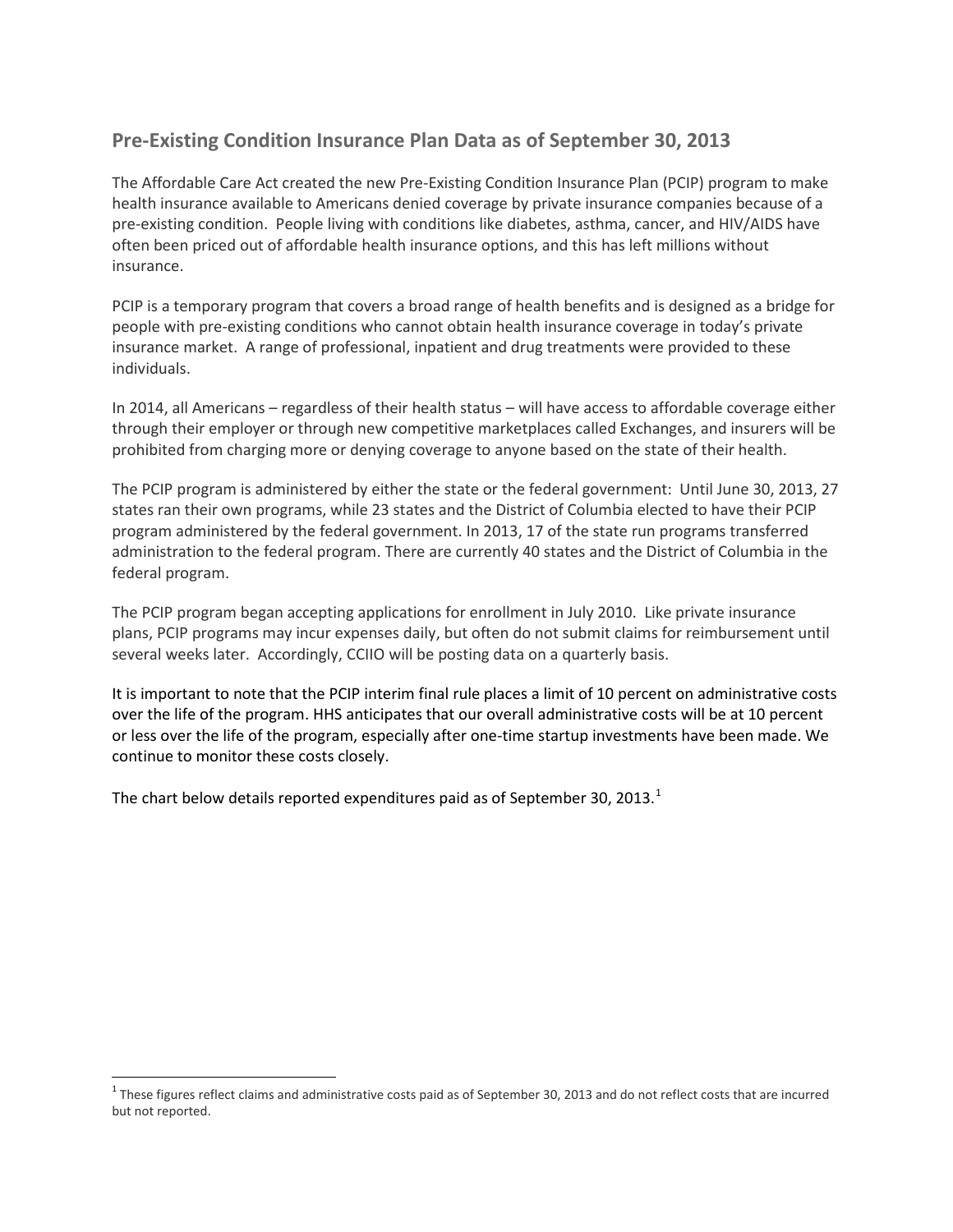| <b>State-run PCIP Expenditures by State</b> |                                                  |                                                   |                                                                              |                                                                                     |
|---------------------------------------------|--------------------------------------------------|---------------------------------------------------|------------------------------------------------------------------------------|-------------------------------------------------------------------------------------|
| <b>State Name</b>                           | <b>Enrollment as of</b><br>September 30,<br>2013 | <b>Claims Paid as of</b><br>September 30,<br>2013 | <b>Administrative</b><br><b>Expenses Paid as</b><br>of September 30,<br>2013 | <b>Expenditures Net</b><br>of Premium<br>Revenue as of<br>September 30,<br>$2013^2$ |
| <b>Alaska</b>                               | 36                                               | \$15,281,246                                      | \$989,888                                                                    | \$14,772,386                                                                        |
| Connecticut                                 | 582                                              | \$16,995,267                                      | \$2,561,703                                                                  | \$15,066,286                                                                        |
| <b>Maine</b>                                | 56                                               | \$4,238,164                                       | \$108,300                                                                    | \$3,411,103                                                                         |
| <b>Maryland</b>                             | 1376                                             | \$47,185,657                                      | \$4,036,112                                                                  | \$42,193,691                                                                        |
| <b>Montana</b>                              | 280                                              | \$21,201,174                                      | \$1,396,917                                                                  | \$18,107,690                                                                        |
| <b>New Jersey</b>                           | 1158                                             | \$92,598,866                                      | \$1,764,285                                                                  | \$78,043,272                                                                        |
| <b>New Mexico</b>                           | 1309                                             | \$65,400,926                                      | \$2,812,349                                                                  | \$53,283,917                                                                        |
| <b>Oklahoma</b>                             | 906                                              | \$50,025,124                                      | \$2,764,985                                                                  | \$44,290,291                                                                        |
| <b>Rhode Island</b>                         | 139                                              | \$8,874,996                                       | \$1,682,528                                                                  | \$8,426,698                                                                         |
| <b>Wisconsin</b>                            | 2137                                             | \$35,260,138                                      | \$3,970,562                                                                  | \$25,434,967                                                                        |
| <b>TOTALS</b>                               | 7,979                                            | \$357,061,559                                     | \$22,087,629                                                                 | \$303,030,300                                                                       |

 $\overline{\phantom{a}}$ 

<span id="page-1-0"></span> $^2$  PCIP members pay premiums. This premium revenue pays for some of the cost of the PCIP program. However, as a high risk pool, PCIP members incur expenses that exceed premiums paid. The \$5 billion for the PCIP program covers the expenses in excess of premiums paid. The "expenditures net of premium revenue" equal the total expenses, claims and administrative, minus the total premium revenue.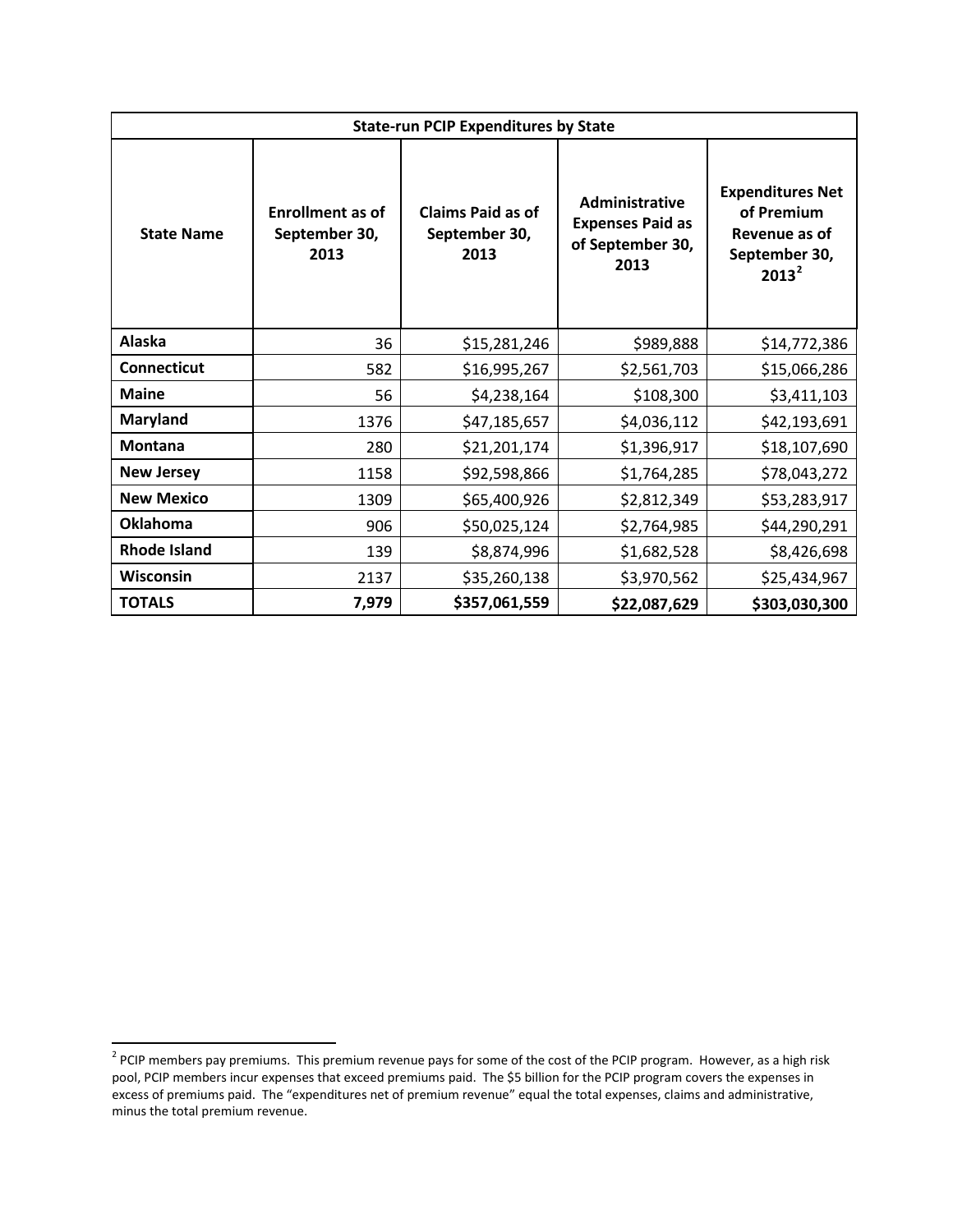| <b>Transition State PCIP Expenditures<sup>3</sup></b> |                                                  |                                                   |                                                                              |                                                                                 |
|-------------------------------------------------------|--------------------------------------------------|---------------------------------------------------|------------------------------------------------------------------------------|---------------------------------------------------------------------------------|
| <b>State Name</b>                                     | <b>Enrollment as of</b><br>September 30,<br>2013 | <b>Claims Paid as of</b><br>September 30,<br>2013 | <b>Administrative</b><br><b>Expenses Paid as</b><br>of September 30,<br>2013 | <b>Expenditures Net</b><br>of Premium<br>Revenue as of<br>September 30,<br>2013 |
| <b>Arkansas</b>                                       | 750                                              | \$17,879,894                                      | \$2,591,501                                                                  | \$15,097,489                                                                    |
| <b>California</b>                                     | 13428                                            | \$777,359,511                                     | \$33,803,409                                                                 | \$722,604,838                                                                   |
| Colorado                                              | 925                                              | \$98,251,286                                      | \$3,995,928                                                                  | \$87,803,221                                                                    |
| <b>Illinois</b>                                       | 2752                                             | \$122,081,701                                     | \$3,074,503                                                                  | \$100,431,360                                                                   |
| lowa                                                  | 323                                              | \$18,083,190                                      | \$1,845,273                                                                  | \$16,150,946                                                                    |
| <b>Kansas</b>                                         | 384                                              | \$35,513,048                                      | \$1,686,488                                                                  | \$32,428,341                                                                    |
| Michigan                                              | 1798                                             | \$109,717,056                                     | \$2,607,422                                                                  | \$101,009,950                                                                   |
| <b>Missouri</b>                                       | 1803                                             | \$90,326,576                                      | \$3,639,142                                                                  | \$79,251,471                                                                    |
| <b>New Hampshire</b>                                  | 441                                              | \$63,132,058                                      | \$1,734,466                                                                  | \$58,762,668                                                                    |
| <b>New York</b>                                       | 3820                                             | \$234,131,928                                     | \$15,080,567                                                                 | \$210,907,220                                                                   |
| <b>North Carolina</b>                                 | 3340                                             | \$70,506,921                                      | \$8,863,149                                                                  | \$46,706,362                                                                    |
| Ohio                                                  | 3001                                             | \$122,252,145                                     | \$3,475,420                                                                  | \$97,841,538                                                                    |
| Oregon                                                | 974                                              | \$108,692,552                                     | \$1,991,158                                                                  | \$88,094,424                                                                    |
| Pennsylvania                                          | 5915                                             | \$146,313,781                                     | \$8,072,232                                                                  | \$107,525,318                                                                   |
| <b>South Dakota</b>                                   | 141                                              | \$22,731,698                                      | \$596,587                                                                    | \$20,925,562                                                                    |
| Utah                                                  | 736                                              | \$68,722,089                                      | \$1,323,242                                                                  | \$61,011,033                                                                    |
| Washington                                            | 443                                              | \$88,222,913                                      | \$4,032,483                                                                  | \$76,965,699                                                                    |
| <b>TOTALS</b>                                         | 40,974                                           | \$2,193,918,346                                   | \$98,412,972                                                                 | \$1,923,517,438                                                                 |

<span id="page-2-0"></span> $3$  These states transferred program administration to the federal government effective July 1, 2013. These updated figures include pre-transition expenses and administrative and claims run out expenses realized after the July 1, 2013 transition.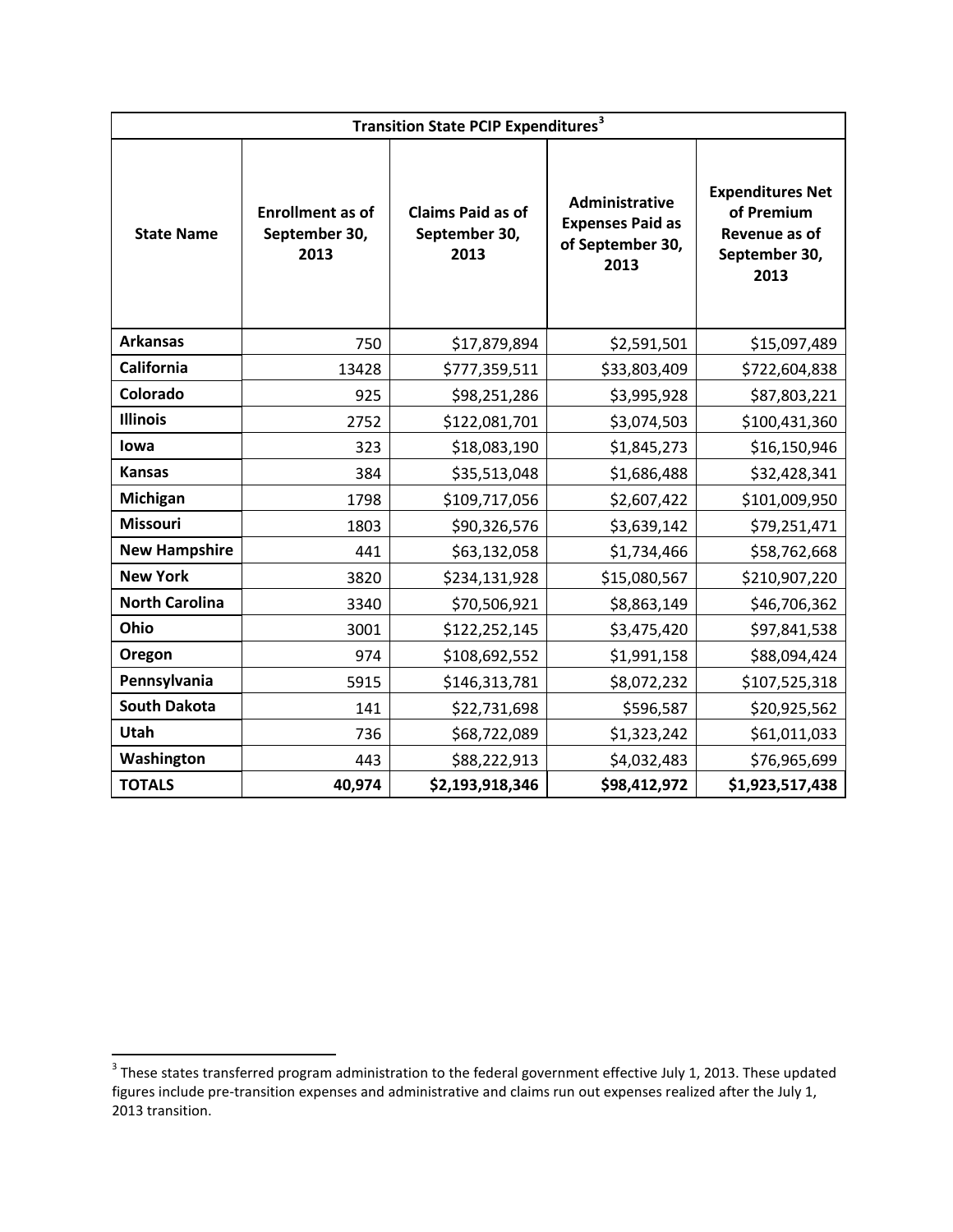| <b>Federal PCIP Expenditures<sup>4</sup></b> |                                                  |                                                   |                                                                                  |                                                                                     |  |
|----------------------------------------------|--------------------------------------------------|---------------------------------------------------|----------------------------------------------------------------------------------|-------------------------------------------------------------------------------------|--|
| <b>State Name</b>                            | <b>Enrollment as of</b><br>September 30,<br>2013 | <b>Claims Paid as of</b><br>September 30,<br>2013 | <b>Administrative</b><br><b>Expenses Paid as</b><br>of September 30,<br>$2013^5$ | <b>Expenditures Net</b><br>of Premium<br>Revenue as of<br>September 30,<br>$2013^6$ |  |
| Alabama                                      | 711                                              | \$38,065,498                                      | N/A                                                                              | N/A                                                                                 |  |
| Arizona                                      | 4293                                             | \$173,993,946                                     | N/A                                                                              | N/A                                                                                 |  |
| <b>Arkansas</b>                              | 750                                              | \$695,050                                         | N/A                                                                              | N/A                                                                                 |  |
| <b>California</b>                            | 13428                                            | \$16,421,656                                      | N/A                                                                              | N/A                                                                                 |  |
| Colorado                                     | 925                                              | \$1,963,187                                       | N/A                                                                              | N/A                                                                                 |  |
| <b>Delaware</b>                              | 272                                              | \$8,378,747                                       | N/A                                                                              | N/A                                                                                 |  |
| <b>District of Columbia</b>                  | 79                                               | \$2,725,071                                       | N/A                                                                              | N/A                                                                                 |  |
| <b>Florida</b>                               | 9551                                             | \$351,873,942                                     | N/A                                                                              | N/A                                                                                 |  |
| Georgia                                      | 3076                                             | \$130,566,087                                     | N/A                                                                              | N/A                                                                                 |  |
| <b>Hawaii</b>                                | 148                                              | \$6,417,619                                       | N/A                                                                              | N/A                                                                                 |  |
| Idaho                                        | 494                                              | \$74,857,492                                      | N/A                                                                              | N/A                                                                                 |  |
| <b>Illinois</b>                              | 2752                                             | \$4,097,326                                       | N/A                                                                              | N/A                                                                                 |  |
| Indiana                                      | 1727                                             | \$62,925,493                                      | N/A                                                                              | N/A                                                                                 |  |
| lowa                                         | 323                                              | \$317,707                                         | N/A                                                                              | N/A                                                                                 |  |
| <b>Kansas</b>                                | 384                                              | \$514,534                                         | N/A                                                                              | N/A                                                                                 |  |
| Kentucky                                     | 1284                                             | \$35,620,601                                      | N/A                                                                              | N/A                                                                                 |  |
| Louisiana                                    | 1421                                             | \$40,256,968                                      | N/A                                                                              | N/A                                                                                 |  |
| Massachusetts <sup>7</sup>                   | 18                                               | \$1,477,596                                       | N/A                                                                              | N/A                                                                                 |  |
| Michigan                                     | 1798                                             | \$4,041,937                                       | N/A                                                                              | N/A                                                                                 |  |
| Minnesota                                    | 762                                              | \$21,889,629                                      | N/A                                                                              | N/A                                                                                 |  |
| Mississippi                                  | 290                                              | \$19,132,074                                      | N/A                                                                              | N/A                                                                                 |  |
| Missouri                                     | 1803                                             | \$4,588,589                                       | N/A                                                                              | N/A                                                                                 |  |
| <b>Nebraska</b>                              | 377                                              | \$20,973,791                                      | N/A                                                                              | N/A                                                                                 |  |
| <b>Nevada</b>                                | 1165                                             | \$59,704,488                                      | N/A                                                                              | N/A                                                                                 |  |

<span id="page-3-0"></span> $^4$  Included in this table are the states that transitioned from state PCIP administration to the federal PCIP program. These

<span id="page-3-3"></span><span id="page-3-2"></span>

<span id="page-3-1"></span>expenditures represent federal program costs incurred by these states after their July 1, 2013 transition.<br>
<sup>5</sup> Administrative expenses and expenditures net of premium revenue were not available for the federally-run stat included in the Affordable Care Act that take effect in 2014. Existing commercial plans offering guaranteed coverage at premiums comparable to PCIP are already available in both states.